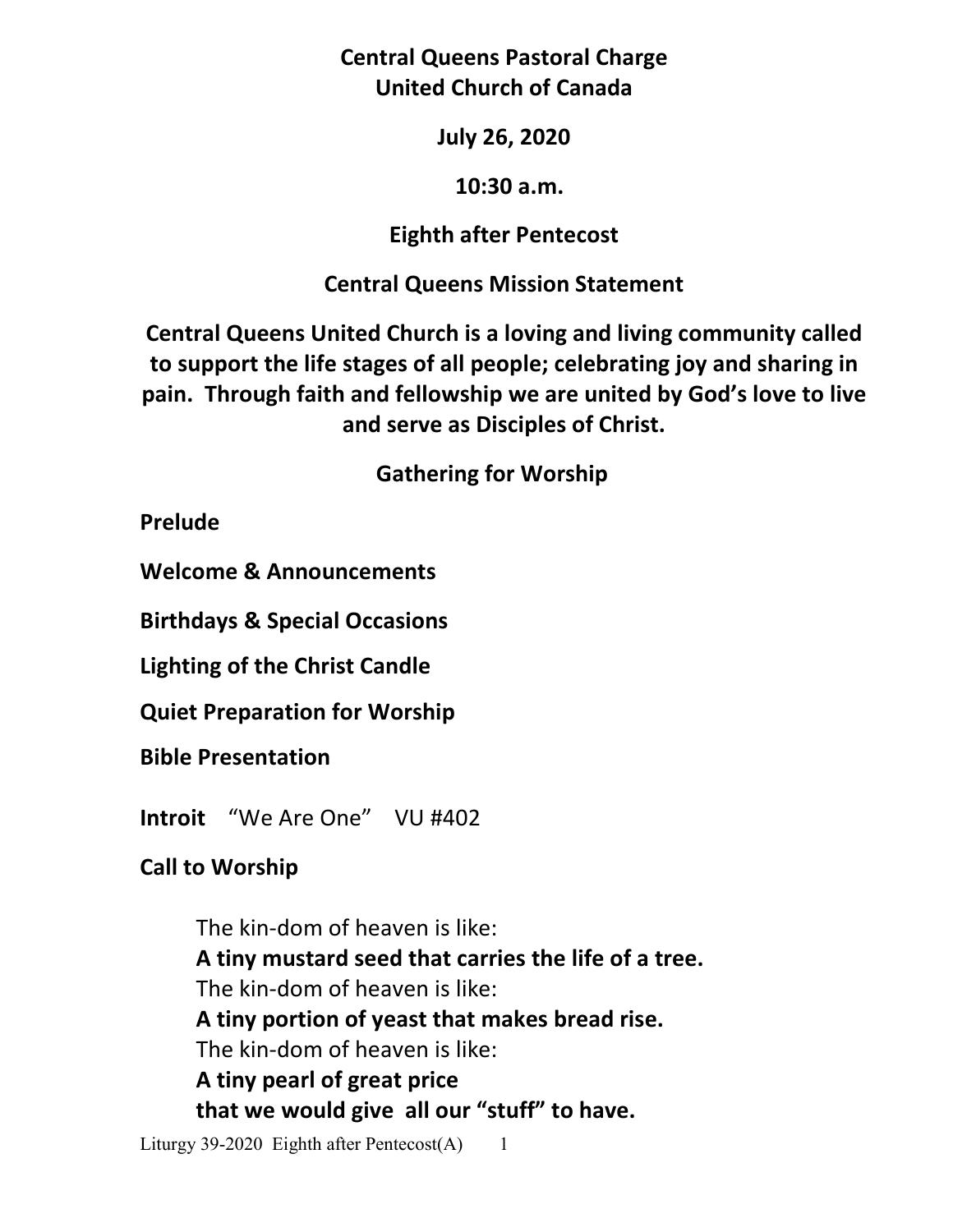The kin-dom of heaven is like:

# **A fishing boat filled with catch—good and bad together with fisherfolk wise to recognize the good.**

In this kin-dom, here and yet to be we gather in hope and praise. We come to worship and praise.

**Hymn "**Praise to the Lord, the Almighty"VU #220

## **Prayer of Approach**

 Holy One, you call us to find your kin-dom already hidden in our world in tiny, transforming possibilities; in beauty that calls us to surrender all; in complicated choices that call for wisdom. Reveal yourself here in this moment And heighten our senses that we may find you And join you in building this kin-dom of love, and hope, and peace. In the name of the One who calls us to seek, Jesus, the Christ.

*We share in the ancient prayer Jesus prayed ...* 

 **Lord's Prayer** 

**Our Father, who art in heaven, hallowed be thy name. Thy Kingdom come, thy will be done on earth, as it is in heaven. Give us this day our daily bread; and forgive us our trespasses, as we forgive those who trespass against us; and lead us not into temptation,**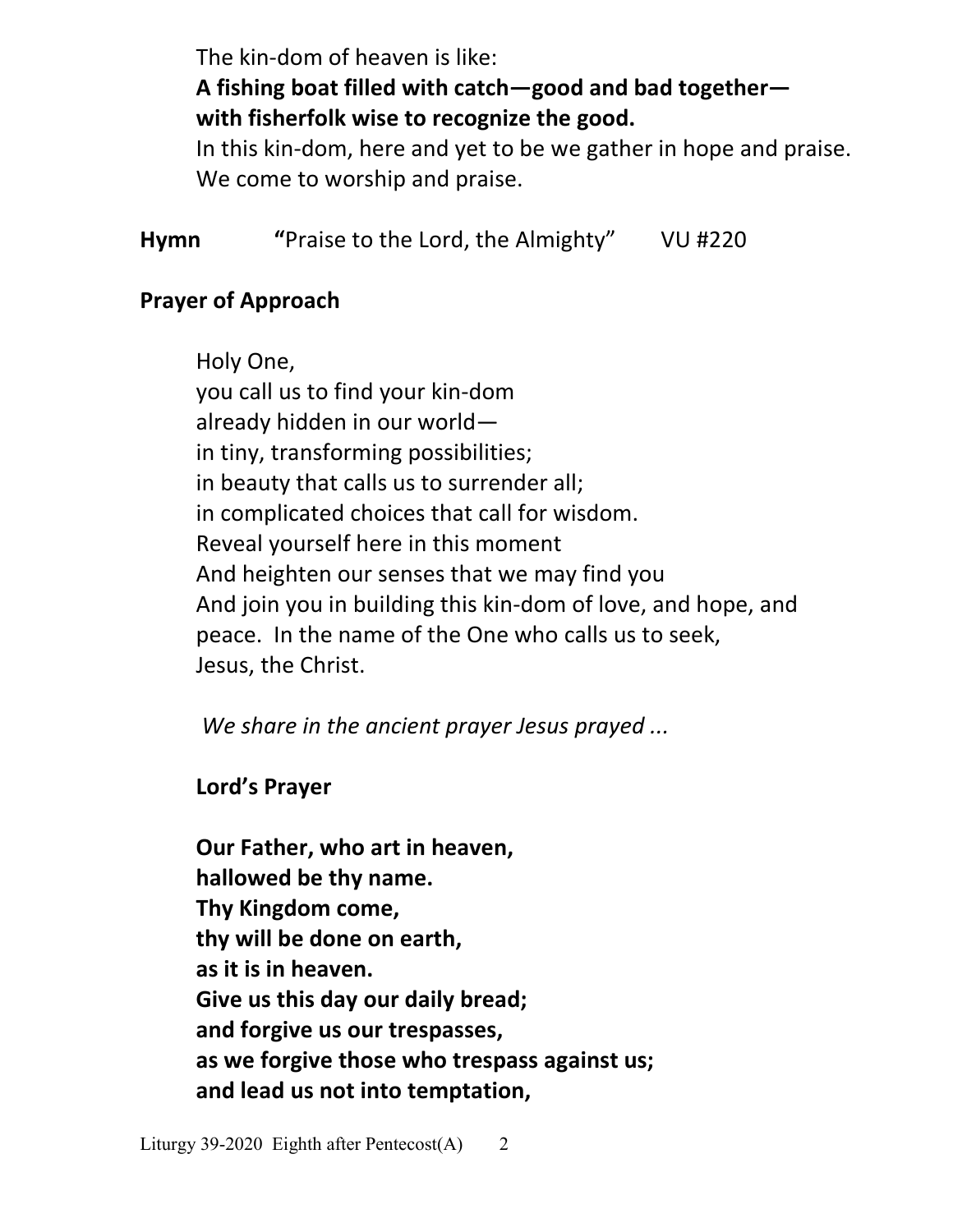**but deliver us from evil. For thine is the kingdom, the power, and the glory, for ever and ever. Amen.**

**Psalm 105: 1-11, 45b** VU #828 Part One

| <b>Hymn</b> | "What a Friend We have In Jesus" | VU #664 |
|-------------|----------------------------------|---------|
|-------------|----------------------------------|---------|

**All God's Children** 

### **Presentation of Our Gifts**

## **Offertory Invitation**

God has blessed us with gifts and resources, signs of God's goodness and generosity. Let us share our abundance with others through our offerings, so they too may rejoice in God's goodness.

| <b>Offertory</b> | "What Can I Do?" | MV #191 |
|------------------|------------------|---------|
|                  |                  |         |

### **Presentation of Offering**

#### **Offertory Prayer**

 Loving God, you are so faithful and generous to us. We offer these gifts to you in Jesus' name, trusting that you will bless them and us, so that your goodness is multiplied to touch the lives of those in need, for Christ's sake. Amen.

### **Listening for the Word**

### **Sacred Readings**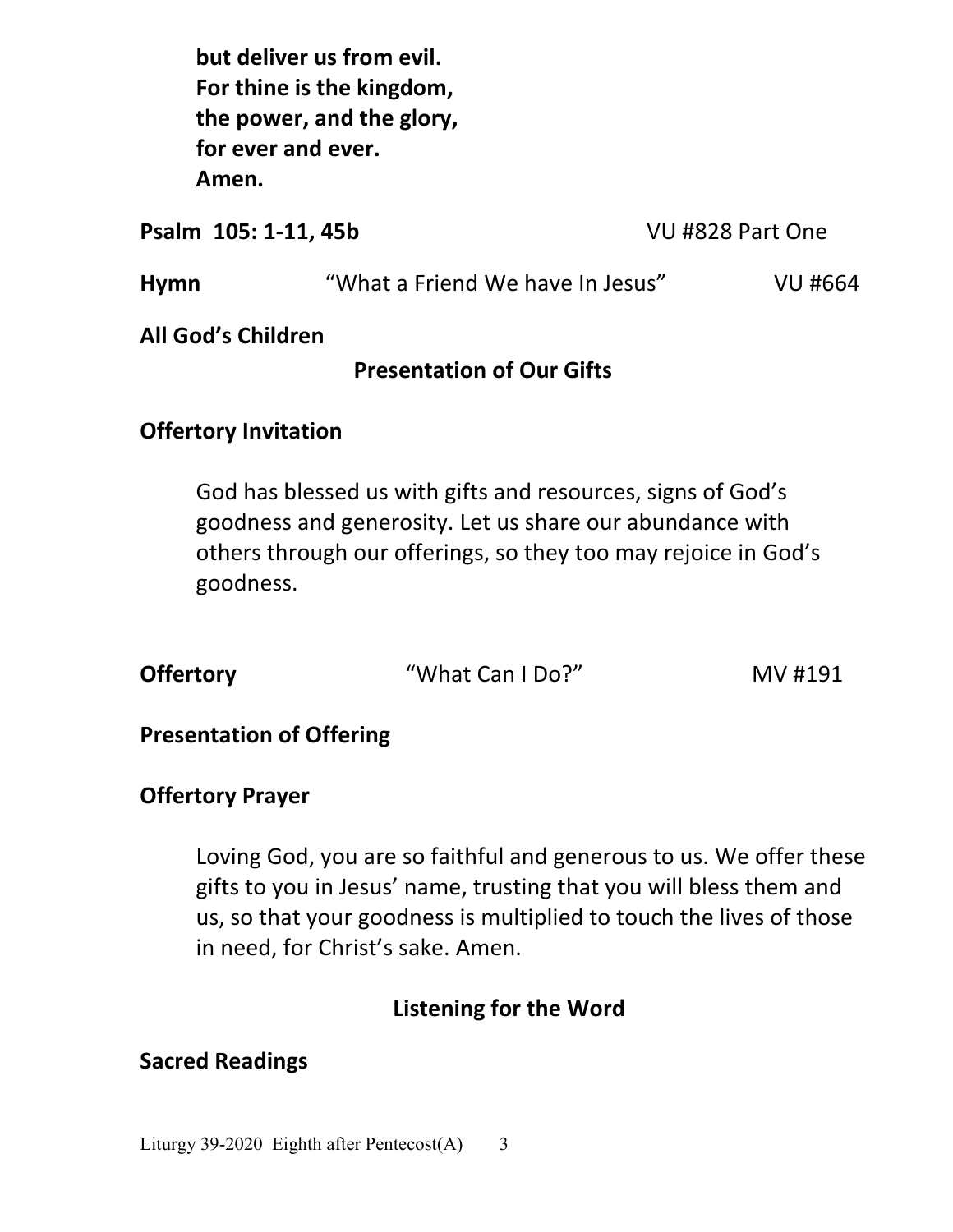## **Genesis 29:15-28**

Then Laban said to Jacob, "Because you are my kinsman, should you therefore serve me for nothing? Tell me, what shall your wages be?" Now Laban had two daughters; the name of the elder was Leah, and the name of the younger was Rachel. Leah's eyes were lovely, and Rachel was graceful and beautiful. Jacob loved Rachel; so he said, "I will serve you seven years for your younger daughter Rachel." Laban said, "It is better that I give her to you than that I should give her to any other man; stay with me." So Jacob served seven years for Rachel, and they seemed to him but a few days because of the love he had for her.

Then Jacob said to Laban, "Give me my wife that I may go in to her, for my time is completed." So Laban gathered together all the people of the place, and made a feast. But in the evening he took his daughter Leah and brought her to Jacob; and he went in to her. (Laban gave his maid Zilpah to his daughter Leah to be her maid.) When morning came, it was Leah! And Jacob said to Laban, "What is this you have done to me? Did I not serve with you for Rachel? Why then have you deceived me?" Laban said, "This is not done in our country—giving the younger before the firstborn. Complete the week of this one, and we will give you the other also in return for serving me another seven years." Jacob did so, and completed her week; then Laban gave him his daughter Rachel as a wife.

## **Matthew 13:31-33, 44-52**

He put before them another parable: "The kingdom of heaven is like a mustard seed that someone took and sowed in his field; it is the smallest of all the seeds, but when it has grown it is the greatest of shrubs and becomes a tree, so that the birds of the air come and make nests in its branches."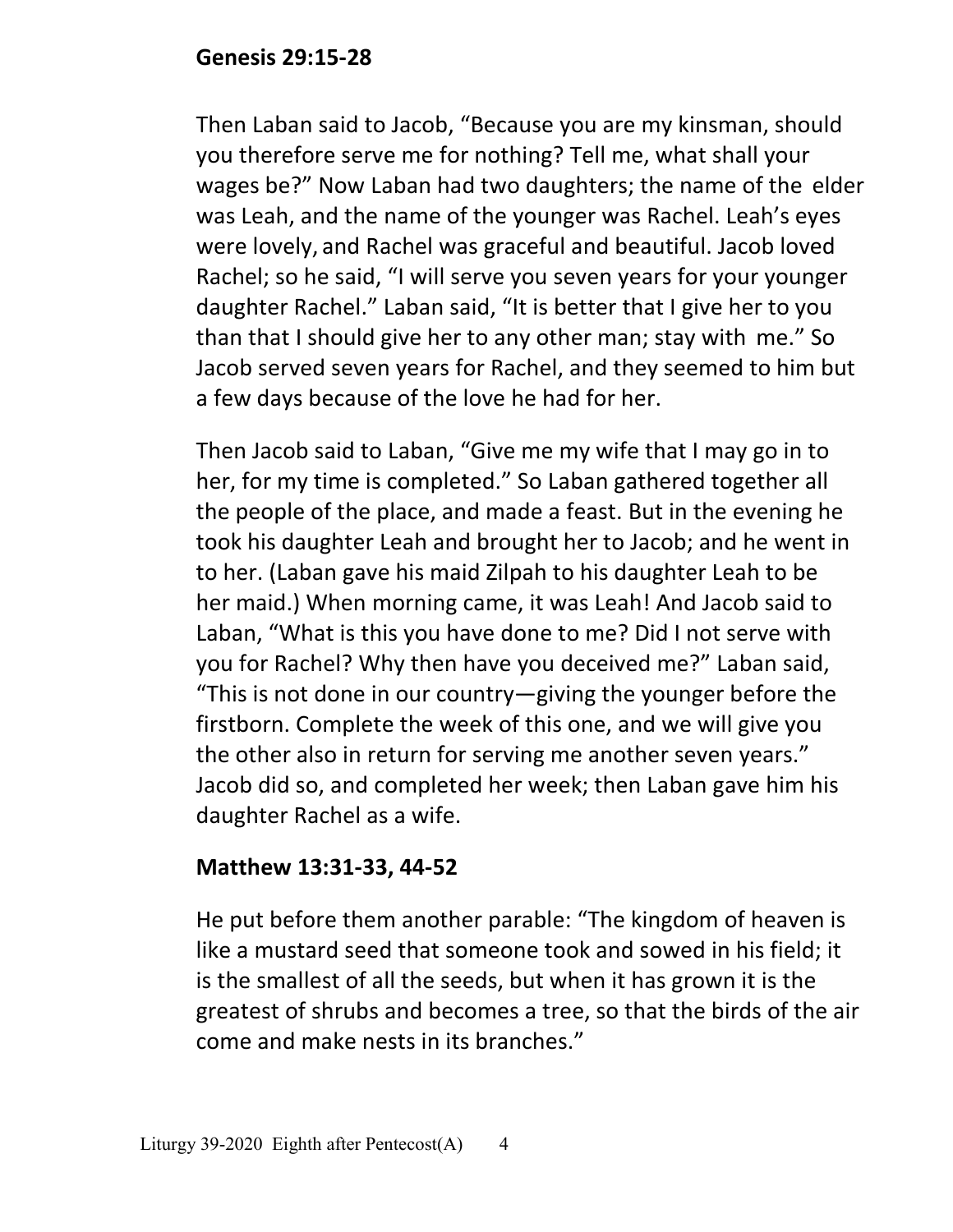He told them another parable: "The kingdom of heaven is like yeast that a woman took and mixed in with three measures of flour until all of it was leavened."

"The kingdom of heaven is like treasure hidden in a field, which someone found and hid; then in his joy he goes and sells all that he has and buys that field.

"Again, the kingdom of heaven is like a merchant in search of fine pearls; on finding one pearl of great value, he went and sold all that he had and bought it.

"Again, the kingdom of heaven is like a net that was thrown into the sea and caught fish of every kind; when it was full, they drew it ashore, sat down, and put the good into baskets but threw out the bad. So it will be at the end of the age. The angels will come out and separate the evil from the righteous and throw them into the furnace of fire, where there will be weeping and gnashing of teeth.

"Have you understood all this?" They answered, "Yes." And he said to them, "Therefore every scribe who has been trained for the kingdom of heaven is like the master of a household who brings out of his treasure what is new and what is old."

**Anthem** "Wonderful, Merciful Saviour"Sarah Annema

## **Sermon**

## **Pastoral Prayer**

Good and generous God,

 In Jesus Christ you came to us, promising us life in abundance.

 We give you thanks today for the abundant gifts we receive in him:

 Assurance of your love day by day; Relief of mercy when we recognize our own failings;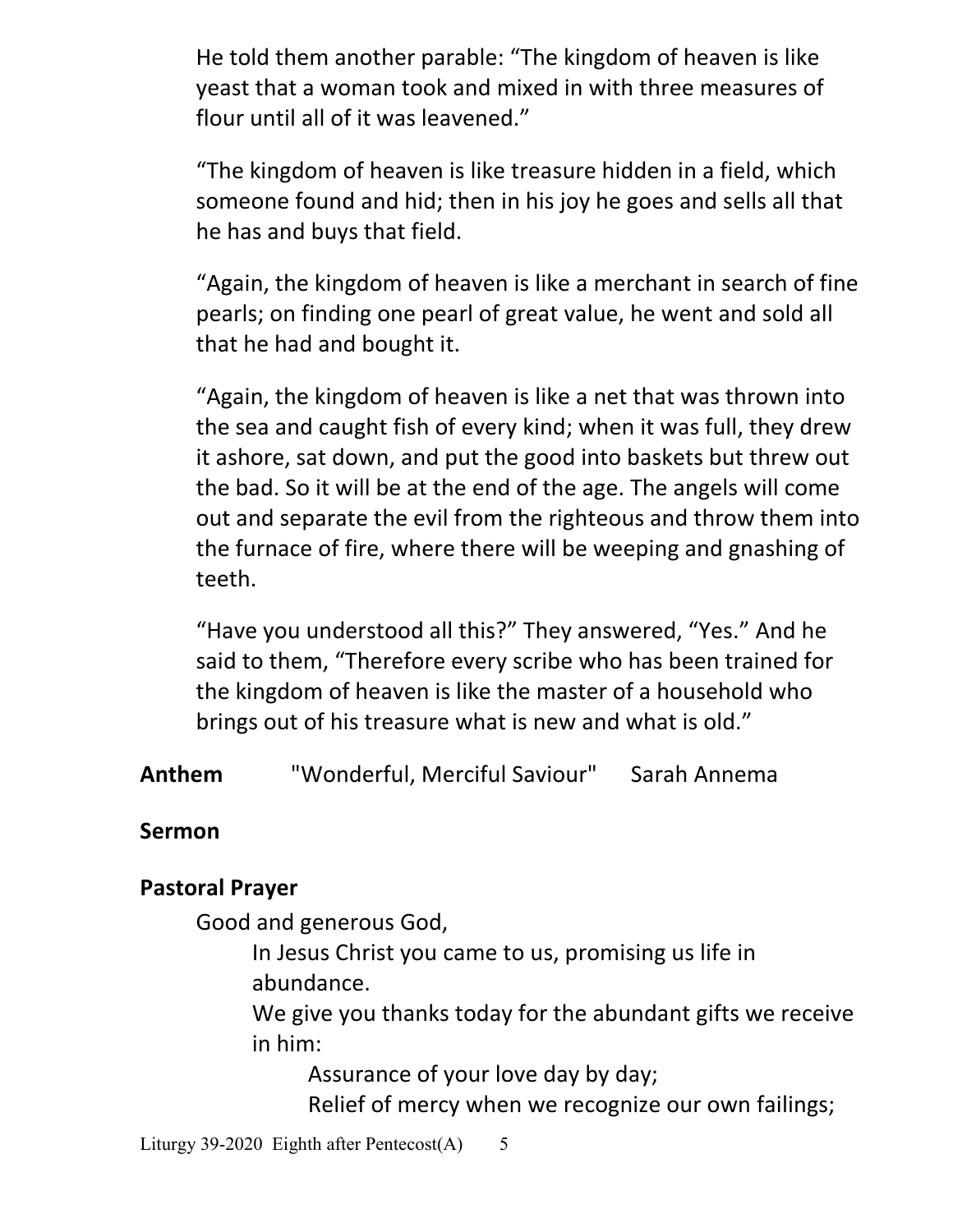Hope renewed when things seem bleak; Peace that comes when we trust ourselves to your eternal keeping.

 These are the gifts that matter, O God, so for all the times we experience these gifts we thank you in these moments of silence:  *(Keep silence for at least 10 seconds)* 

 Generous God, the world is going through difficult times this summer.

So we pray for all whose lives seem empty of joy:

 Because plans have changed, and friends seem far away. Because hearts are filled with disappointment and loneliness.

Because sorrow and grief rise up each day.

 Support each one we name in this silence with your abundant compassion:

 *(Keep silence for at least 10 seconds)* 

 Generous God, so many things must be rearranged because of the pandemic and what it has revealed.

We pray for those whose lives are empty of purpose,

and for those who do not know the respect of their neighbours:

Because they are without work.

 Because they face discrimination and are devalued in our communities.

Because they have made poor choices and cannot find a way forward.

 Support each one we name in this silence with your abundant mercy and show them signs of hope:

 *(Keep silence for at least 10 seconds)* 

Generous God,

 We remember before you in silence those who lives are empty of peace and hope: